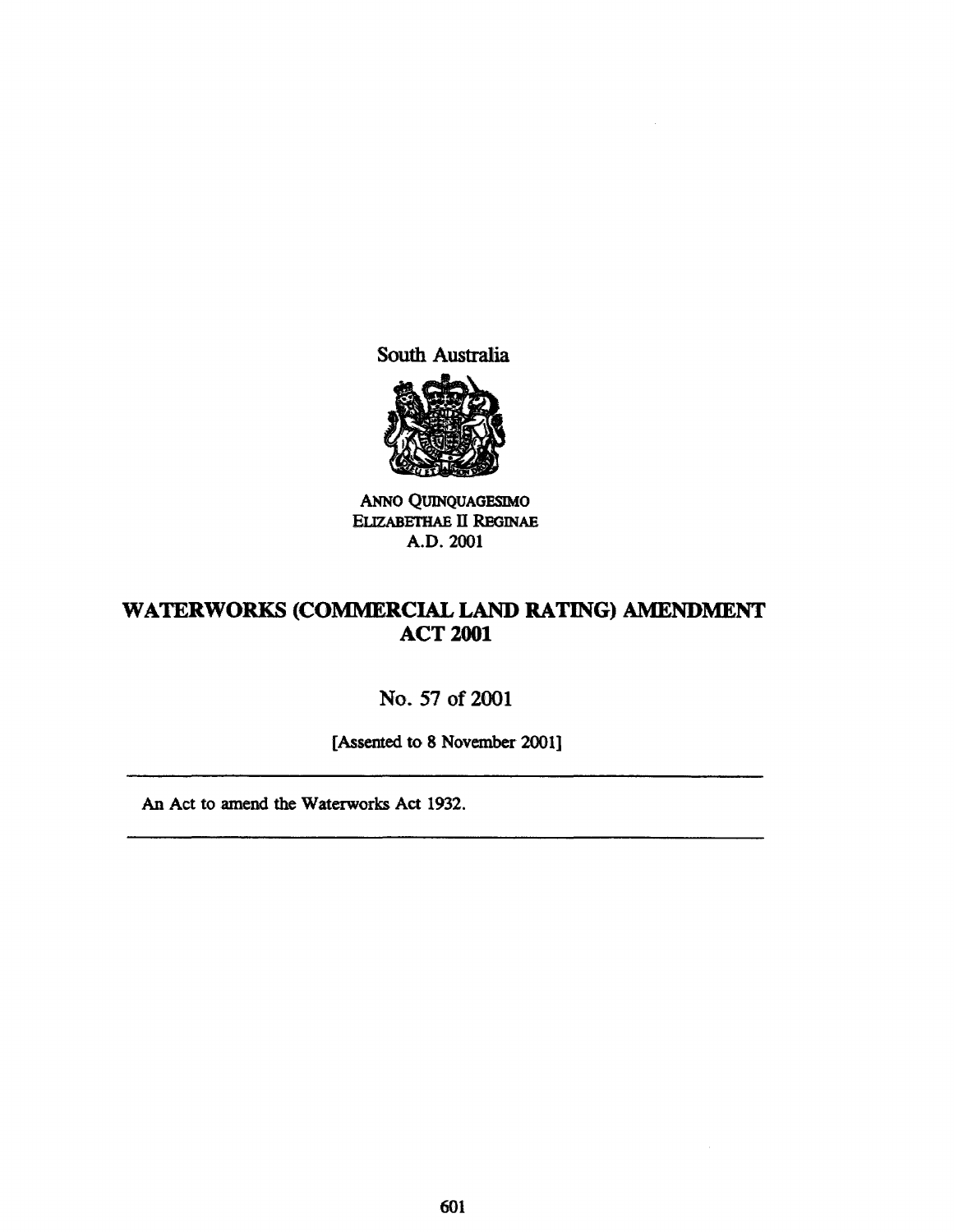# **SUMMARY OF PROVISIONS**

| 1. | Short title |  |
|----|-------------|--|
|    |             |  |
|    |             |  |

- Amendment of s. 65B-Composition of rates  $2.$
- $3.$ Insertion of s. 65D
	-
- 65D. Transitional provisions<br>Amendment of Schedule-Transitional Provisions 4.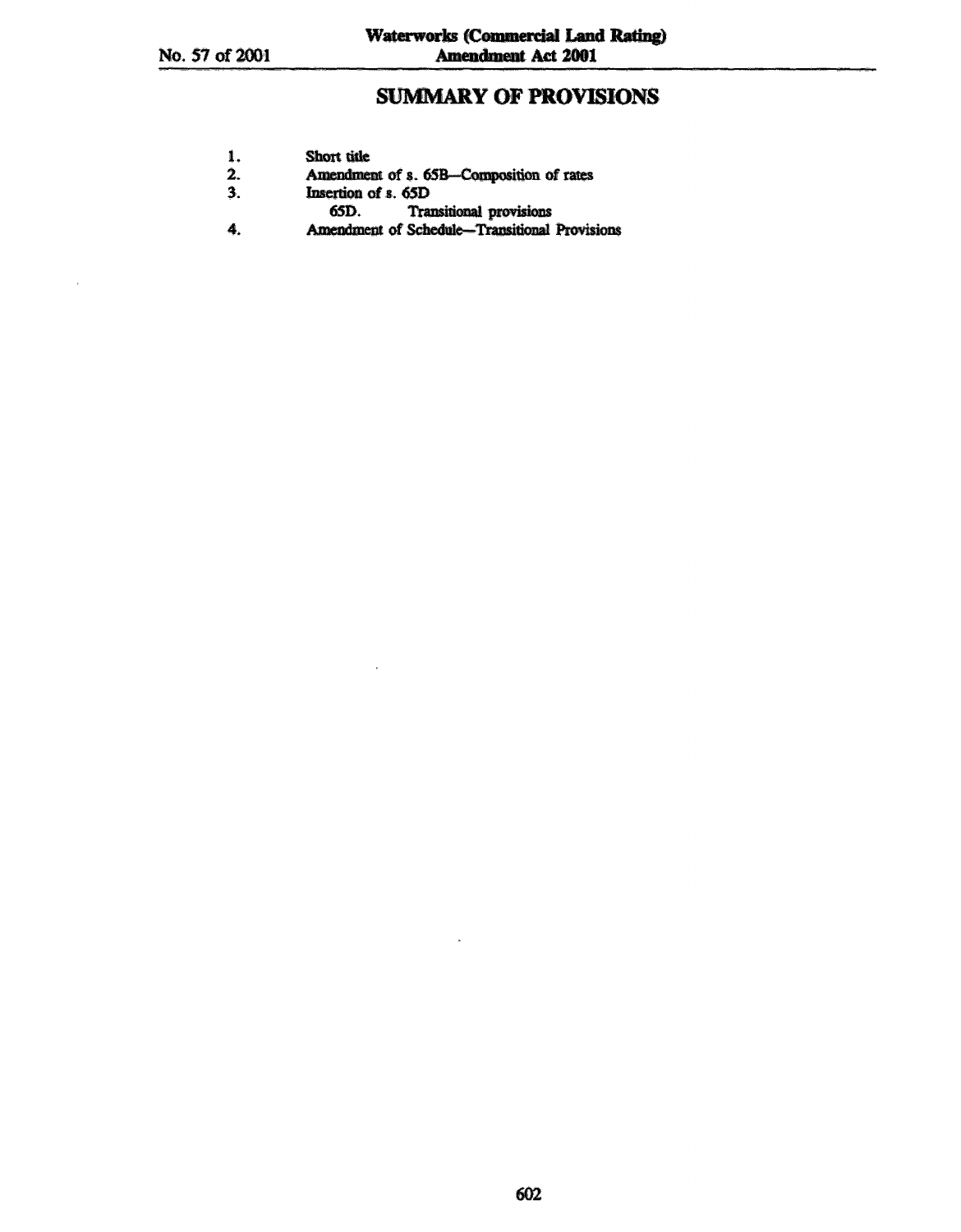### The Parliament of South Australia enacts as follows:

### Short tide

1. (1) This Act may be cited as the *Waterworks' (Commercial Land Rating) Amendment Act 2001.* 

(2) The *Waterworks' Act* 1932 is referred to in this Act as "the principal Act".

#### Amendment of s. 65B-Composition of rates

2. Section 65B of the principal Act is amended by striking out "a financial year" from subsection (5) and substituting "each financial year up to and including the 2001/2002 financial year".

### Insertion of s. 65D

3. The following section is inserted in Part 5 Division 1 after section 65C of the principal Act:

#### Transitional provisions

65D. Transitional provisions affecting the application of the water consumption rate to commercial land in the 200212003, *2003/2004,* 200412005 and 2005/2006 financial years are set out in the Schedule.

#### Amendment of Schedule-Transitional Provisions

4. The Schedule of the principal Act is amended by inserting after its present contents (now to be designated clause 1) the following clause:

#### Water conswnption rate for commercial land

2. (1) Part of the water consumption rate payable for the 2002/2003, 2003/2004, 2004/2005 and 2005/2006 financial years in respect of commercial land will be discounted.

(2) The part of the rate to be discounted is that part of the rate payable in respect of the water supplied to the land up to a volume determined in accordance with the following formula:

$$
A = \frac{SC}{WR} \times F
$$

Where

A is the volume of water expressed in kilolitres

- se is the supply charge payable in respect of the land for the financial year to which the discount relates
- WR is the water rate declared for the relevant financial year in respect of the land or, if a series of two or more rates have been declared for that year in respect of the land, is the higher or highest of those rates